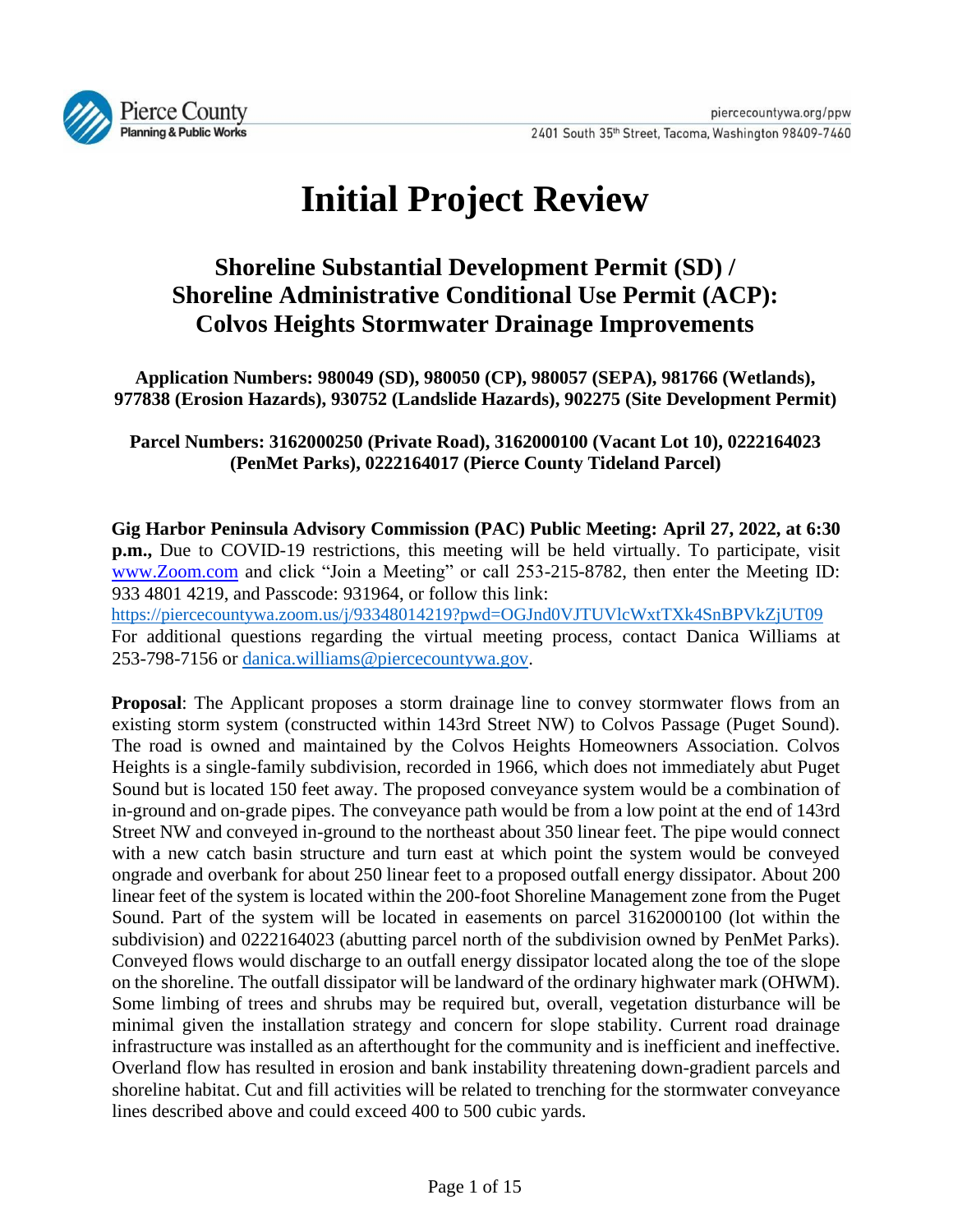**Project Location:** The site is located at the end of 143rd Street Northwest, on the west shoreline of Colvos Passage (Puget Sound), in a Rural 10 (R10) zone classification, Aquatic Marine (water), Shoreline Conservancy and Natural (uplands), and in the Gig Harbor Peninsula Community Plan area, within Section 16, T22N, R2E, W.M., in Council District #7.

**Review Summary:** Staff has reviewed this proposal for compliance with applicable policies and regulations. The proposal appears to meet applicable requirements. It would serve an existing subdivision, approved in the 1960s, that did not provide appropriate storm water drainage facilities. Since then, an unpermitted system has been installed which this proposal would resolve. However, as development is proposed within the required shoreline buffer(s), a Shoreline Variance may also be required. This will require further discussion with the Washington State Department of Ecology.

**State Environmental Policy Act (SEPA):** A SEPA checklist was submitted for this application. SEPA (environmental review) appears to be required pursuant to the State Environmental Policy Act (Washington Administrative Code, Chapter 197-11) and the Pierce County Environmental Regulations (Pierce County Code, Title 18D). It appears required because the proposal involves more than 500 cubic yards of grading, filling, and/or excavation…as well as potentially occurring on lands covered by water. The Department has reviewed the proposal and determined that the County is likely to issue a Determination of Nonsignificance (DNS). Issuance of a DNS means that the County has determined the proposal is not likely to result in any probable significant adverse environmental impacts.

**Contact:** Ty Booth, Planner, [ty.booth@piercecountywa.gov,](mailto:ty.booth@piercecountywa.gov) 253-798-3727

#### **Pierce County Online Permit Information:**

<https://pals.piercecountywa.gov/palsonline/#/permitSearch/permit/departmentStatus?applPermitId=980049>

## **Project Data**

Complete Application Date: January 27, 2022 (SD, CP, and SEPA) Initial Project Review Sent: April 21, 2022 Applicant: Colvos Heights Homeowners Assoc. Attn: Thomas Reardon, President PO Box 1331 Gig Harbor, WA 98332 [reardont@comcast.net](mailto:reardont@comcast.net)

Applicants' Agents: Contour Engineering LLC Attn: Stephen Bridgeford PO Box 949 Gig Harbor, WA 98335 [stephen.b@contourengineeringllc.com](mailto:stephen.b@contourengineeringllc.com)

> Soundview Consultants, LLC Attn: Ben Wright 2907 Harborview Dr. Gig Harbor, WA 98332 [ben@soundviewconsultants.com](mailto:ben@soundviewconsultants.com)

> > Page 2 of 15

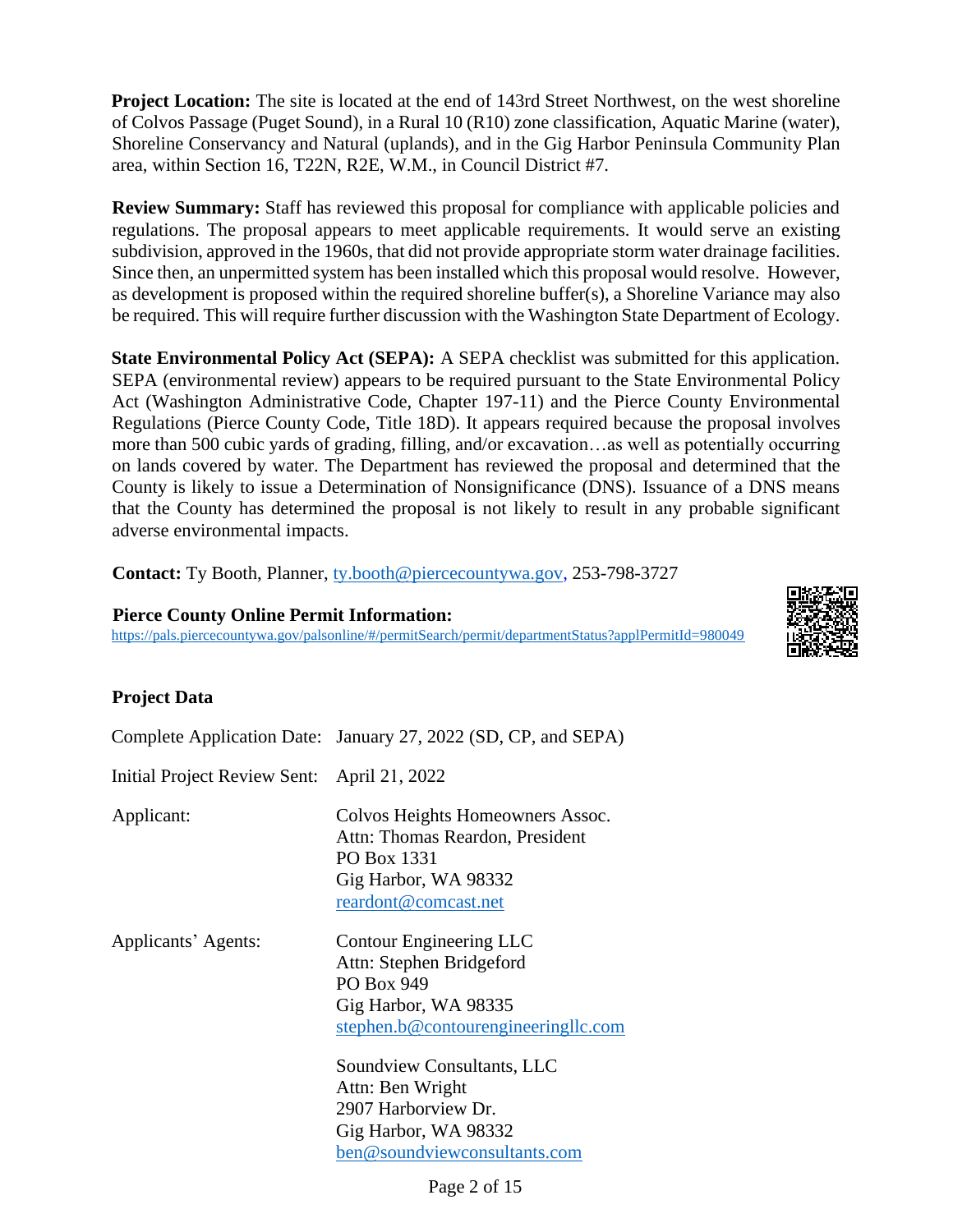#### **Legal and Public Notice**

- *February 23, 2022:* Notice of Application (including the Gig Harbor Peninsula Advisory Commission (PAC) meeting date, time, location) was sent to the following:
	- *-* Property owners within a radius of 300 feet, but not less than two parcels deep, around the exterior boundaries of the site.
	- *-* Applicable governmental agencies
- *March 1, 2022:* Public Notice sign was posted on the site by the Applicant or Agent, confirmed with a Declaration of Posting.
- *April 13, 2022:* Legal notice was published in the official County newspaper (*Tacoma News Tribune*), advertising the PAC public meeting.

#### **2020 County Aerial Photo**

Existing storm water catch basin is shown with arrow for reference purposes. The shoreline environment designations are shown in blue (Natural) and green (Conservancy):

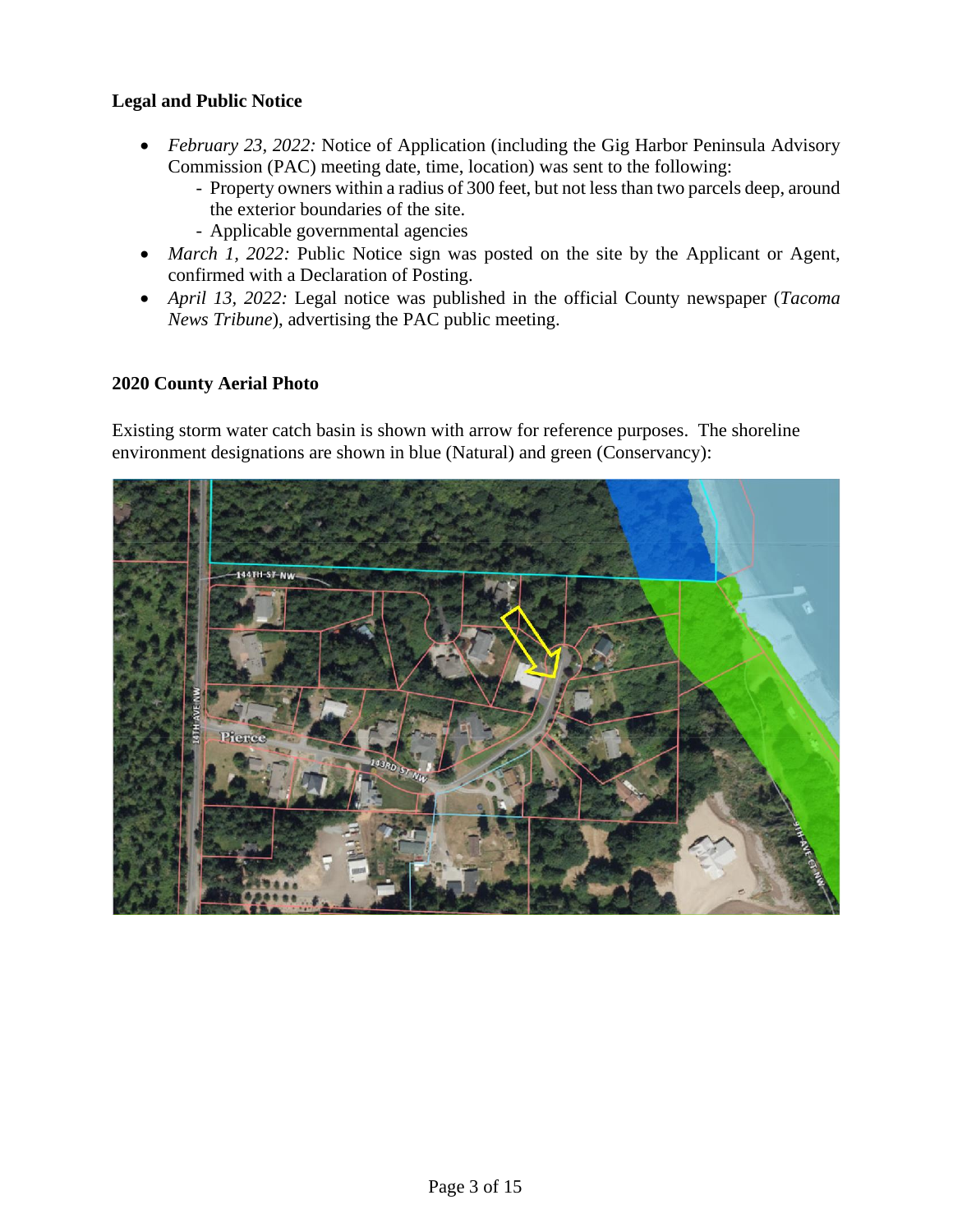# **2016 Washington State Coastal Atlas**

蟮

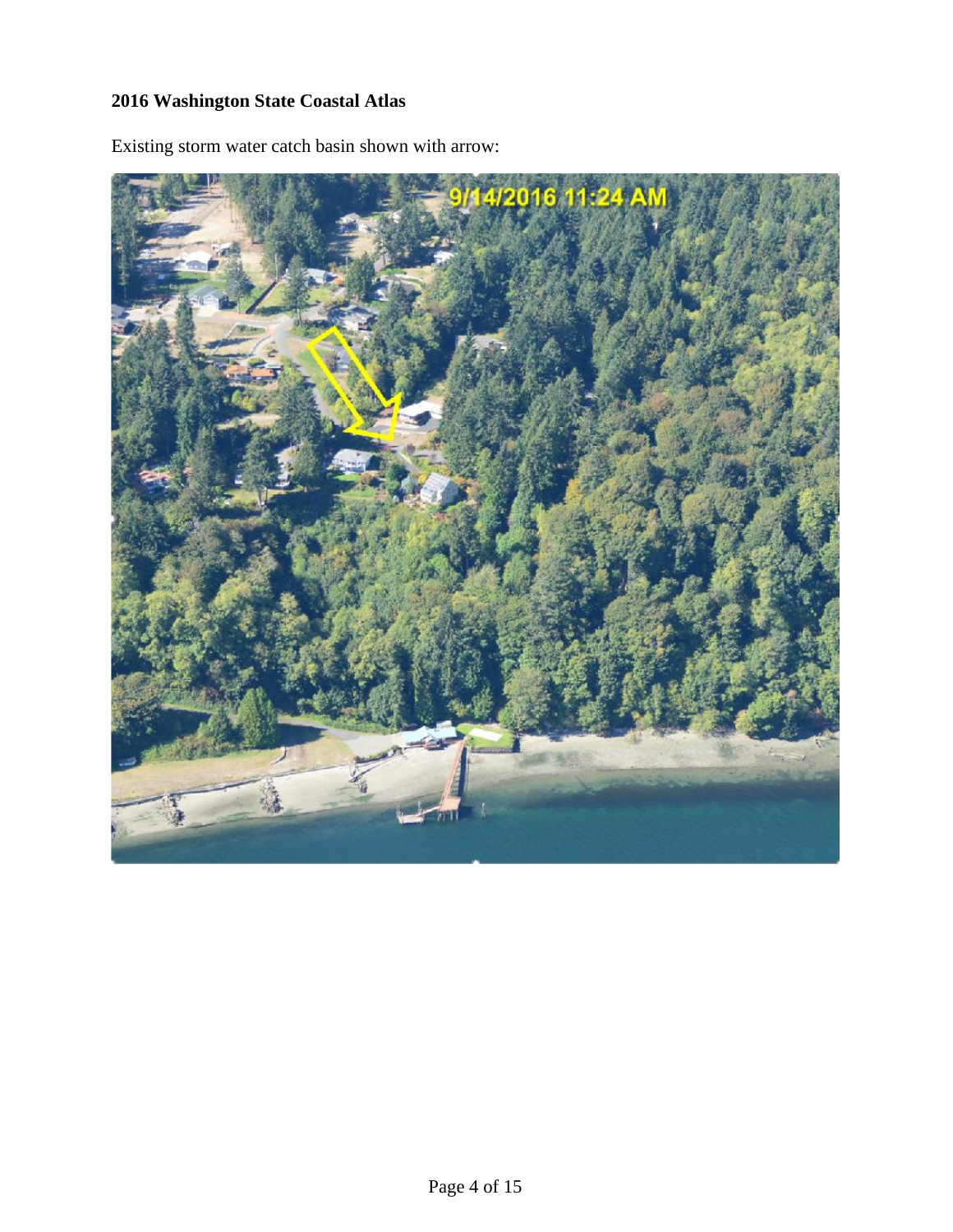# **2022 County Site Photo**



Arrow shows existing storm water catch basin: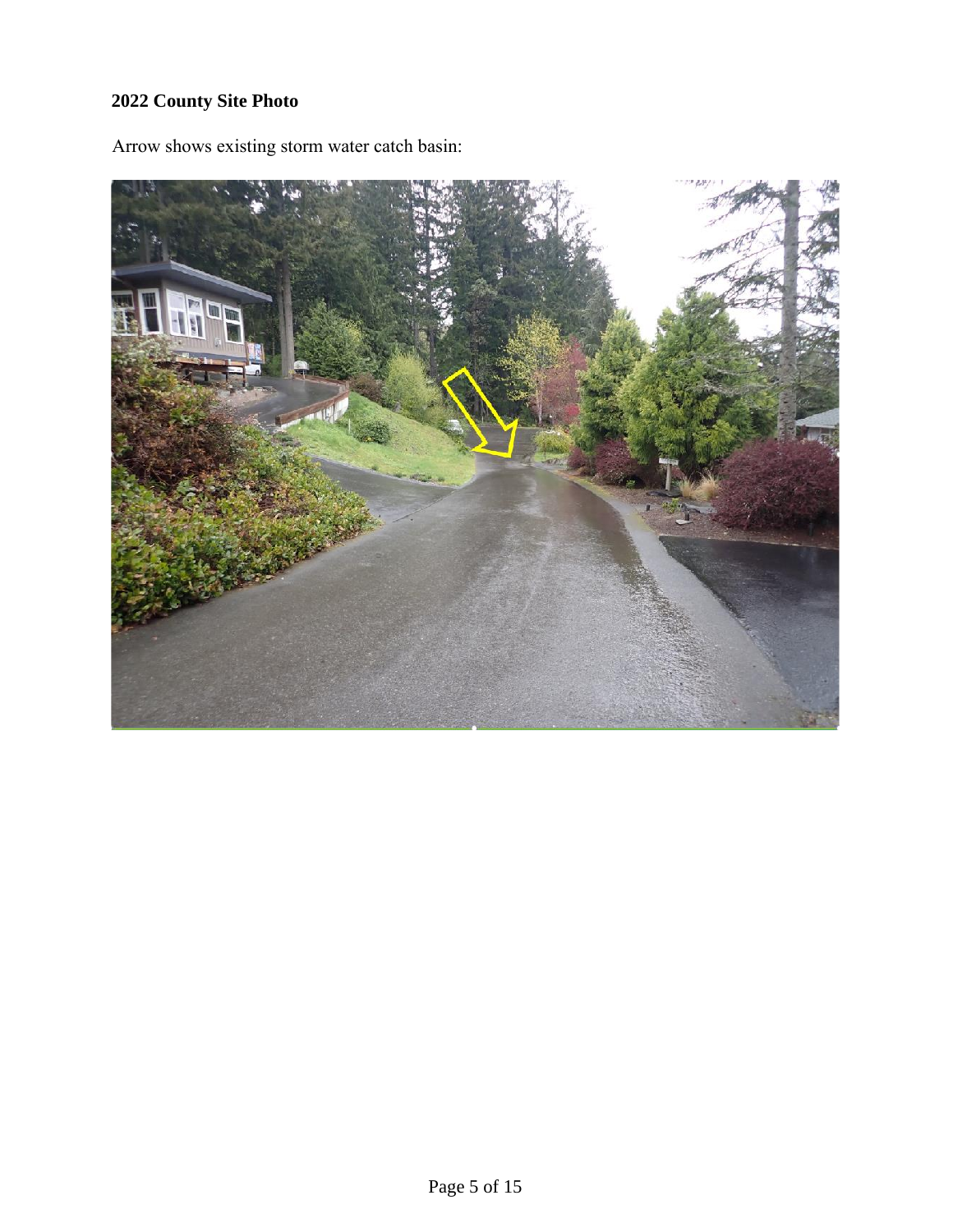## **Site Plan - Existing Conditions**



County Staff added arrow to show existing storm water catch basin: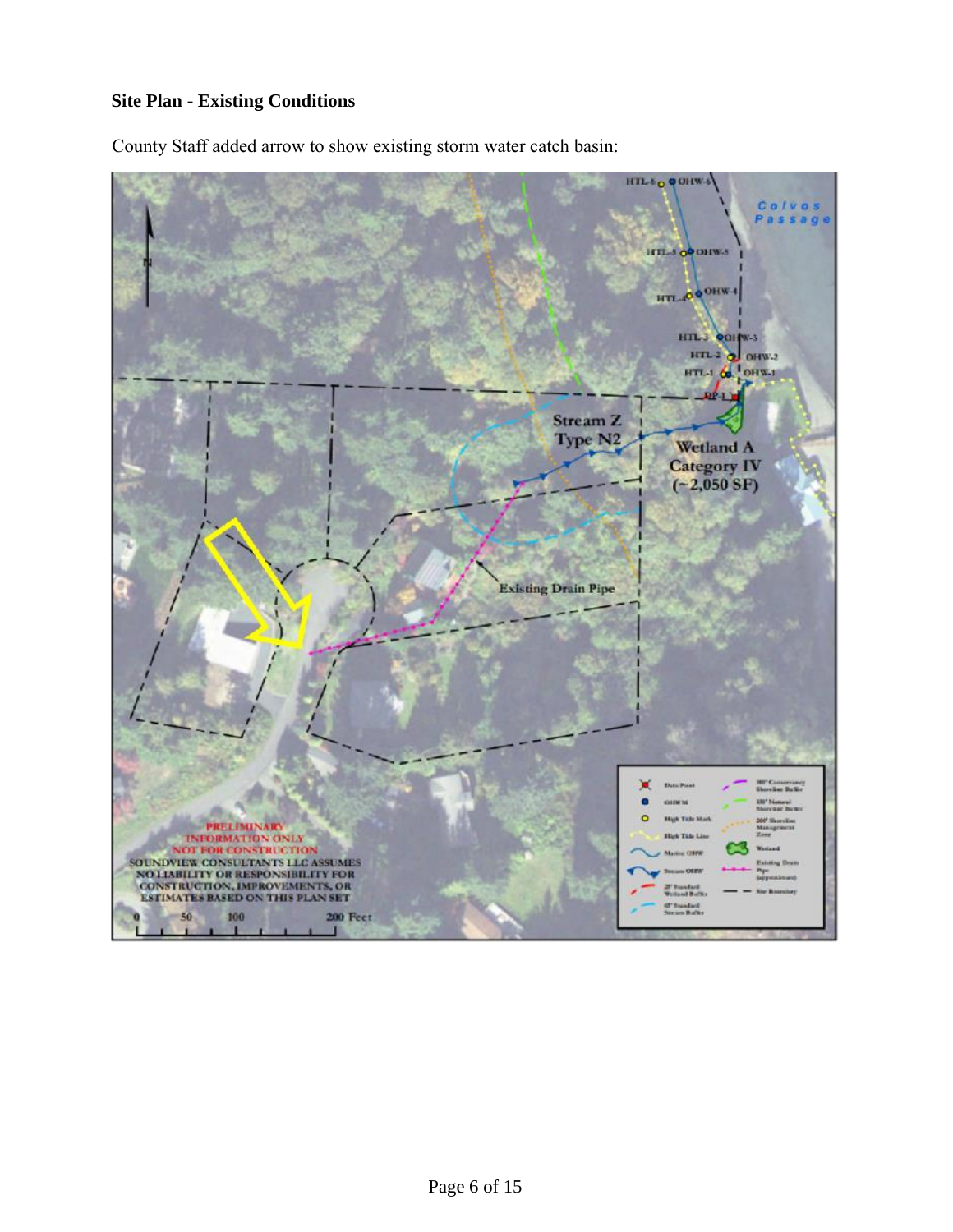## **Site Plan – Proposed**



County Staff added arrow to show existing storm water catch basin:

#### **Comments Received from the Abutting Property Owners, Public, and Government Agencies**

- Comments from Abutting Property Owners and/or Public: No comments received.
- Comments from Agencies**:** Various comments have been received. The following are of note: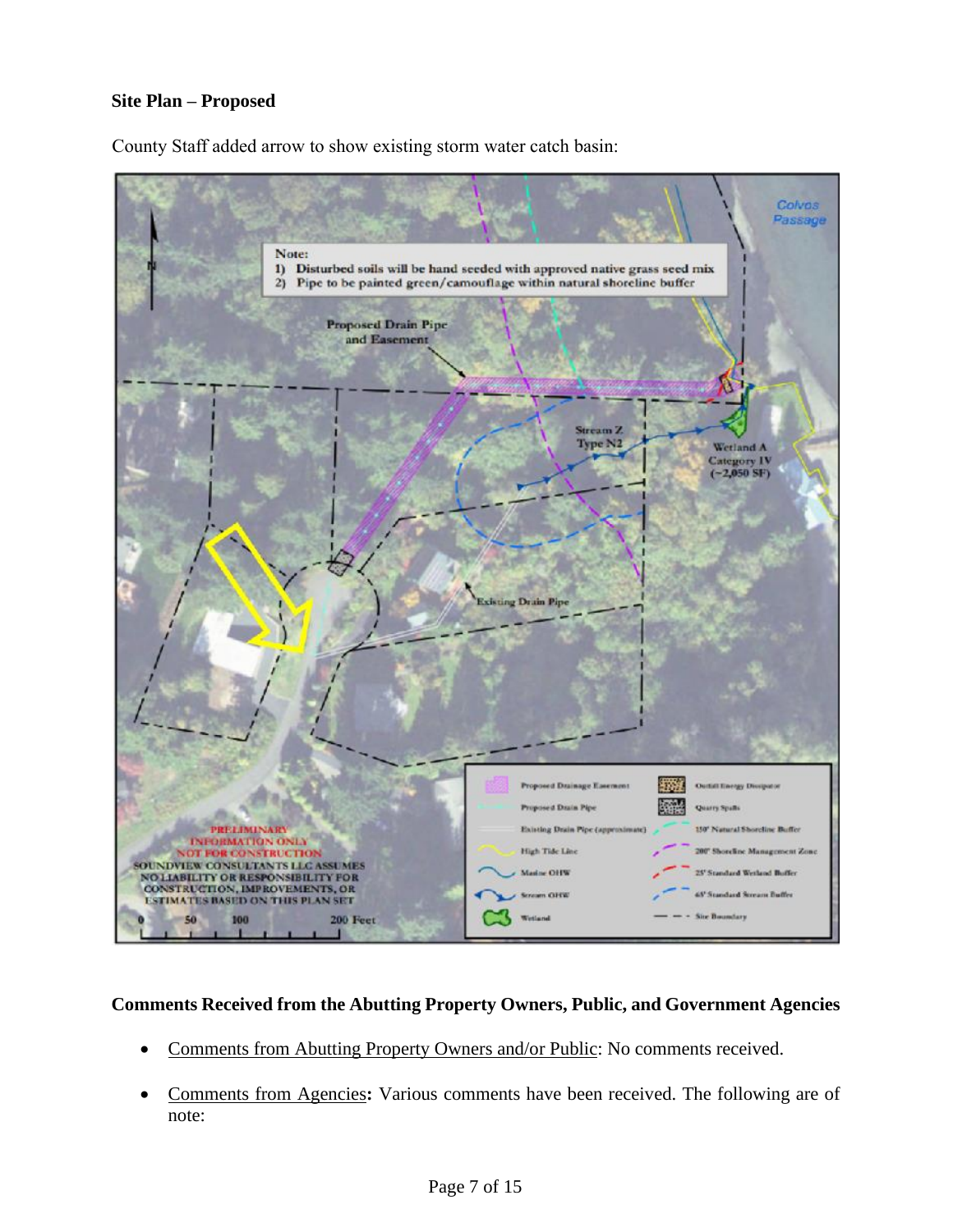- *-* County Development Engineering Division: At this point they have preliminarily approved the proposal subject to the granting of easement on PenMet Parks parcel, SEPA issuance, and shoreline permit approval. More specifically, they have reviewed the proposal for compliance with the County Site Development and Stormwater Drainage Regulations (Pierce County Code, Title 17A) as well as landslide and erosion hazards per the County Critical Areas Code (Pierce County Code, Title 18E).
- *-* County Resource Management Section: They have also approved the proposal. More specifically, they completed review of a report titled, "Wetland, Shoreline, Fish and Wildlife Habitat Assessment Report, Colvos Heights," dated October 11, 2021, prepared by Soundview Consultants, LLC. Of note, a wetland is located on parcel 0222215005 (this parcel is not part of the proposal and is located east of the plat / south of the PenMet Parks parcel). It is categorized as a Category IV wetland that is approximately 2,050 square feet in size. It requires a 25-foot buffer with a 15-foot building setback. In addition, there is a drainage course located on parcel number 3162000100 (vacant lot 10 in the northeast corner of the plat). It is categorized as a Type N2 Water that requires a 65-foot buffer and 15-foot building setback.
- *-* Washington State Department of Ecology: They sent a letter dated March 25, 2022, stating, in part, the following: "Pierce County SMP 18S.30.100 Water Quality, Stormwater, and Nonpoint Pollution states that the intent of the Water Quality, Stormwater, and Nonpoint Pollution policies and regulations is to protect against adverse impacts to water quality and quantity. The policies and regulations of this Section shall be reviewed adjacent to the project proposal. In addition, pursuant to 18S.30.100 C.2., and the water quality regulations found in Title 17A PCC, water quality impacts shall be avoided. Please refer to the regulations of this chapter including 18S.30.090 C.4. which states in the Natural SED, commercial, industrial, multi-family residential, and non-water oriented recreation uses are prohibited. More information may be necessary to demonstrate the application is consistent with Pierce County SMP and Title 18S PCC.
- *-* Tribes (Puyallup, Nisqually and Squaxin Island): No tribes have requested a cultural/ archaeological resources survey. However, a shellfish biologist with the Puyallup Tribe contacted the County about potential concerns to shellfish beds…but did not elaborate further.

## **Site History/Characteristics:**

- The proposal is to serve the recorded plat of Colvos Heights. It is a 24-lot detached singlefamily subdivision recorded in 1966.
- The plats' eastern boundary is located approximately 150 feet to the west of Colvos Passage (between the City of Gig Harbor and Kitsap County).
- The plats western boundary is abutted by  $14<sup>th</sup>$  Avenue NW. Connecting with this public road, two private roads extend eastward into the plat. The northern road is 144<sup>th</sup> Street NW and the southern is 143rd Street NW. Both end with cul-de-sacs. The southern road provides access to the majority of the lots within the plat. The proposal involves the southern road.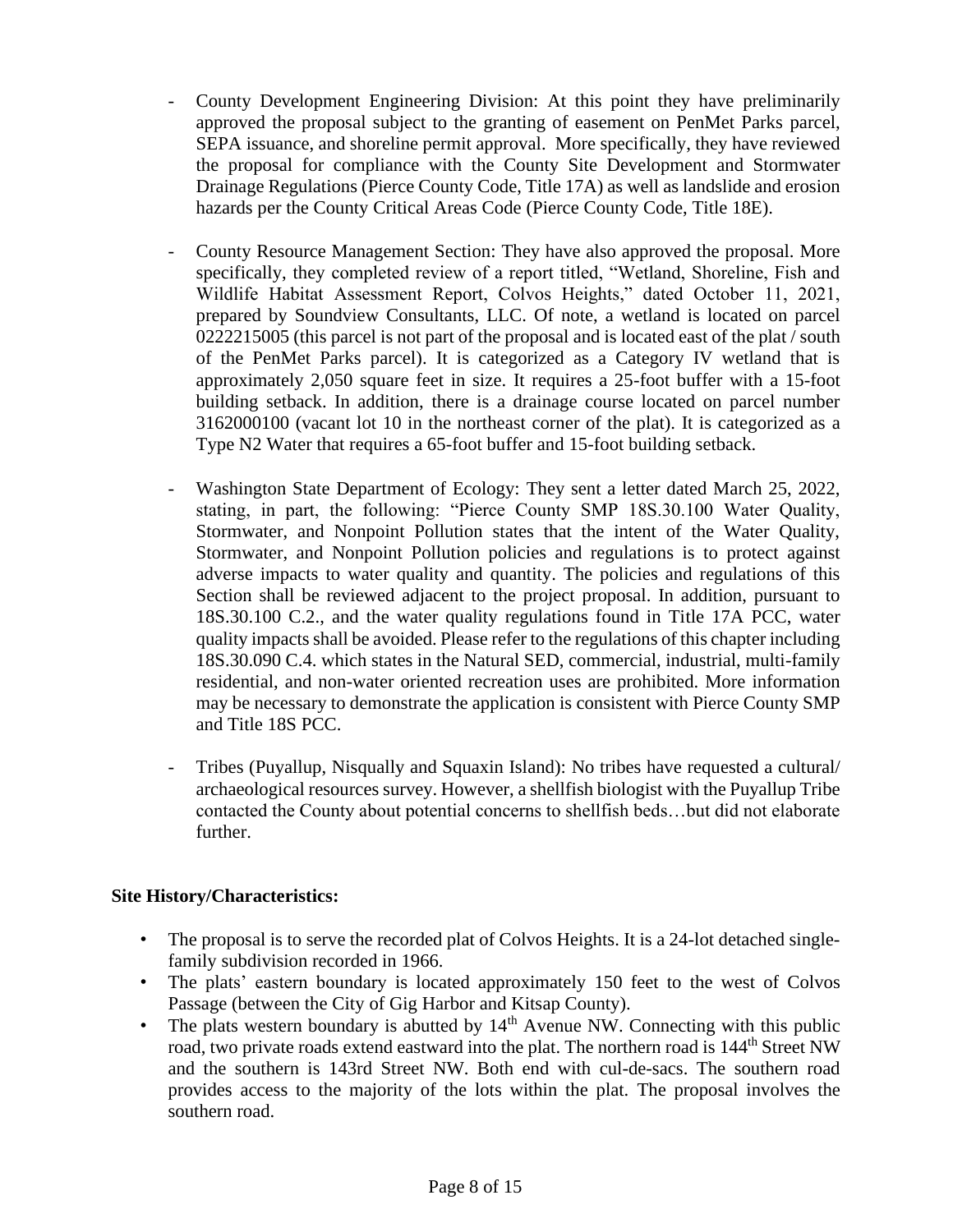- The topography of the plat slopes downwards from west to east. For example, the northwest corner of the plat has an elevation of approximately 340 feet while the northeast boundary has an elevation of approximately 80 feet. The extreme east side of the plat, especially the northeast corner, has the steepest slopes.
- Within the plat, four parcels are currently vacant including the one in the extreme northeast corner (lot 10) over which the proposed storm water drainage line would cross.
- In 2017, the County received a complaint regarding storm water drainage being directed off the plat site and onto the abutting parcel to the east resulting in one or more landslides. The County subsequently determined that a violation did exist and issued a Notice and Order to Correct violation to the owner (Hornby) of parcel number 3162000090 (lot 9).

*Staff Comment:* The proposal is intended to resolve the existing violation.

#### **Additional Proposal Details**:

The proposed storm system will collect and convey stormwater runoff from a total of approximately 9.3 acres consisting of single-family residences, roads, and associated improvements as well as areas of native vegetation. The proposed drainage improvements will intercept stormwater at the current low point (catch basin) within 143rd Street NW. A filter would be installed in the catch basin to be periodically cleaned/replaced to catch silt. From the catch basin, a 12-inch diameter pipe would extend to the shoreline. Proposed stormwater piping will maintain a slope of 0.75% or greater to maintain proper conveyance capacity. Where the pipe is located above ground and on the slope, it would be anchored approximately every 50 feet. Some limbing of trees and shrubs may be required but, overall, vegetation disturbance will be minimal given the installation strategy and concern for slope stability.

| <b>LAND USE</b> |                          | <b>SHORELINE</b>                    | <b>ZONING</b>         |
|-----------------|--------------------------|-------------------------------------|-----------------------|
| North           | Vacant (owned by         | Natural                             | Park and Recreation   |
|                 | PenMet Parks)            |                                     | (PR)                  |
| South           | Single-family residences | Conservancy                         | <b>Rural 10 (R10)</b> |
| East            | Single family residences | Conservancy (uplands) and           | R <sub>10</sub>       |
|                 |                          | <b>Aquatic Marine (Puget Sound)</b> |                       |
| West            | Single family residences | Not applicable                      | R10                   |

#### **Surrounding Land Use / Shoreline / Zoning Designation**

## **Initial Planning and Public Works Staff Review for Consistency with Policies and Regulations**

#### **Gig Harbor Peninsula Community Plan (Pierce County Code, Title 19A – Appendix E)**

GOAL GH ENV-2 Development standards along shorelines should ensure the preservation of native vegetation and wildlife habitat and protect water quality and natural shoreline processes.

*Staff Comment:* A review of the plan reveals that there are numerous policies that could apply to this proposal but would result in an excessively long report. Further, the shoreline policies and regulations, addressed throughout the rest of this report, address similar issues such as regarding vegetation preservation, aesthetics, and cumulative impacts.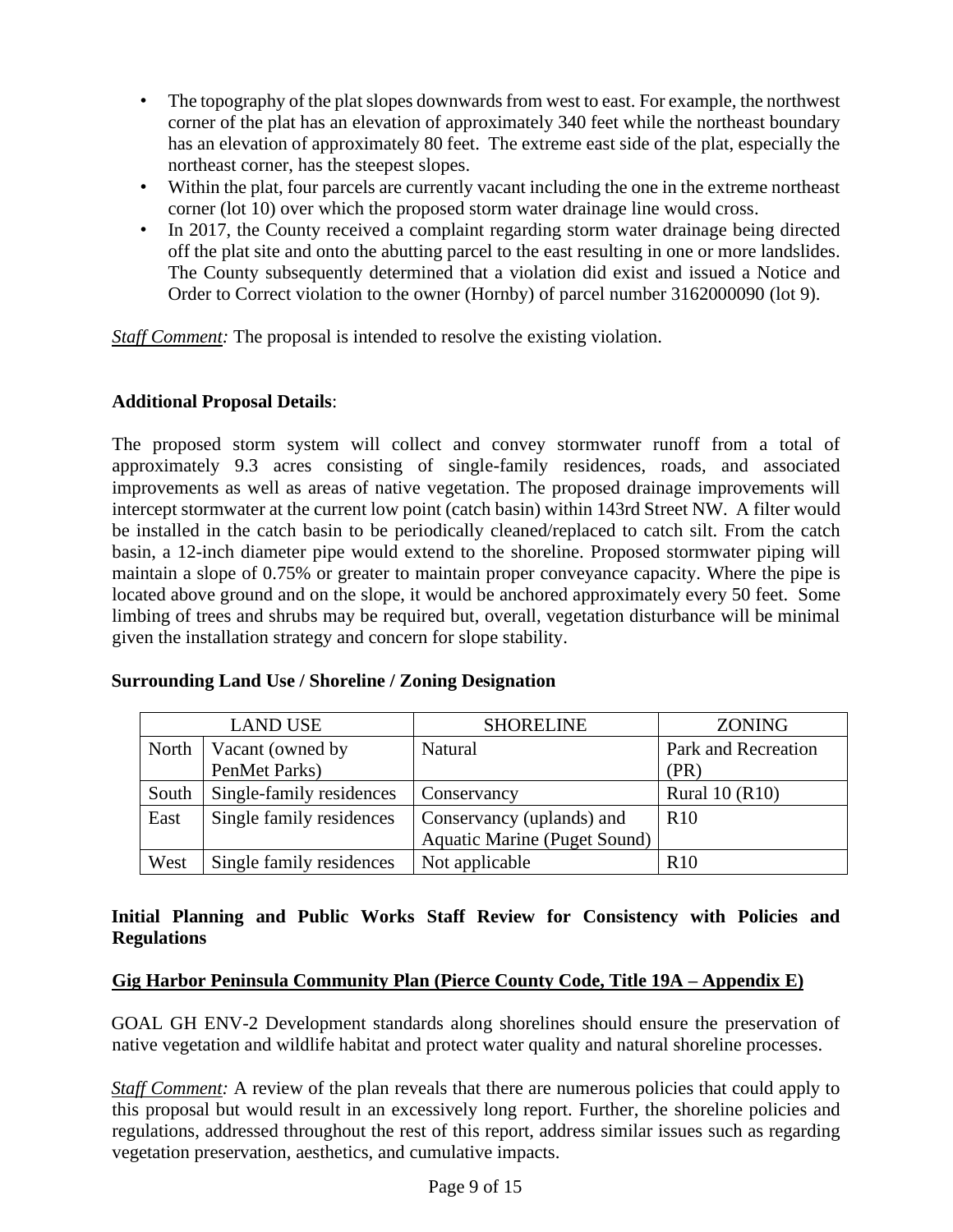# **Pierce County Shoreline Code (Pierce County Code, Title 18S):**

This code applies to Puget Sound and the uplands located 200 feet landward of the shoreline.

- 1. Shoreline Environment Designations (Chapter 18S.20): The proposal involves three designations:
	- A. Natural: The intent of the Natural SED is to ensure long-term preservation of shorelines that are ecologically intact or minimally degraded, sensitive to human influence, or retain value because of their natural, unaltered condition.
	- B. Conservancy: The intent of the Conservancy SED is to conserve and manage existing natural resources and valuable historic and cultural areas while providing recreational benefits to the public and while achieving sustained resource utilization and maintenance of floodplain processes. Shoreline ecological functions should be preserved by avoiding development that would be incompatible with existing functions and processes, locating restoration efforts in areas where benefits to ecological functions can be realized, keeping overall intensity of development or use low, and maintaining most of the area's natural character.
	- C. Aquatic: The intent of the Aquatic SED is to protect, restore, and manage the unique characteristics and resources of marine and fresh waters.

*Staff Comment:* The proposal would support an existing residential development that was approved years ago when adequate storm water drainage facilities were somewhat of an afterthought. Regardless of if this proposal is approved or not, the subdivision will remain and water will continue to flow downhill toward Puget Sound. It seems preferable to have a properly designed, and constructed system to handle that water rather than the informal/unpermitted situation that currently exists. It is *potentially* possible that in lieu of storm water outfall a different system could be constructed (for example, a detention/retention pond). However, this could result in plat lot #10 being completely occupied by storm water facilities, may not be preferable to have a heavy pond of water near a steep slope, and most storm water ponds have outlets regardless (to meter out the water or provide a route during extreme events). Perhaps there are other options available. Either way, water is going to flow downhill. There are other plats along the east shoreline of Colvos Passage that have similar stormwater pipes approved under the old shoreline regulations (Pierce County Code, Title 20). Should future plats be proposed along the shoreline under the new shoreline regulations (Title 18S) then it would be a valuable discussion as to if other options are feasible other than simply directing storm water in pipe to the shoreline.

Note, it appears the Aquatic Marine designation does not apply as the application materials indicate that all work would be located landward of the ordinary high water mark (OHWM) and, therefore, would not be within that designation.

- 2. General Policies and Regulations (Chapter 18S.30): The purpose of this Chapter is to provide general development policies and regulations that are, or could be, applicable to all shoreline uses and development in all shoreline environment designations. Of the nine items listed in this chapter, the following are potentially applicable to this proposal:
	- A. Archaeological, Cultural, and Historic Resources.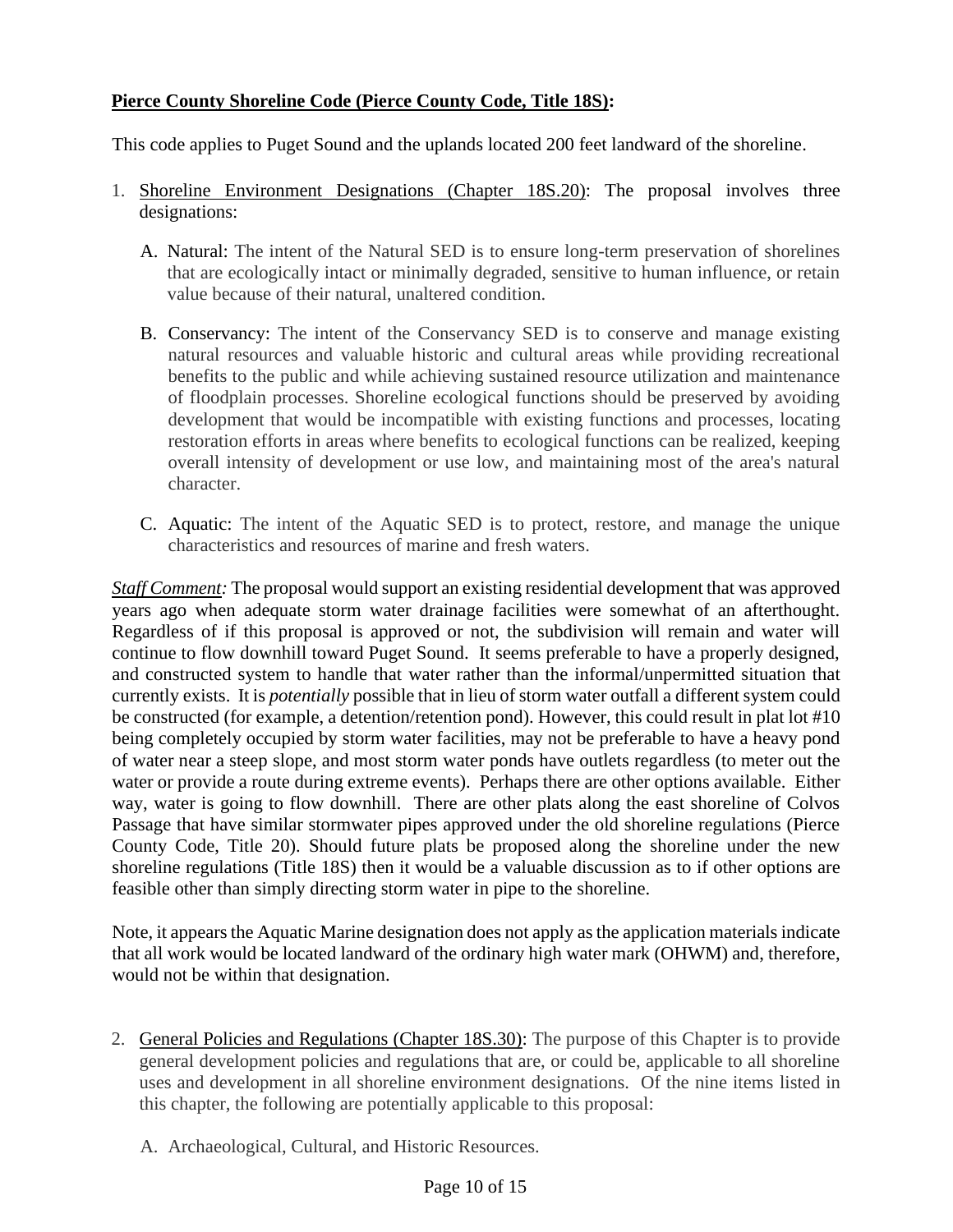*Staff Comment*: No Tribes have requested a survey. In addition to these regulations, the only other "regulations" that the County has regarding this topic is a policy from February 2020. In that policy, one of the triggers to require a full-blown survey is if known resources are on and/or within 500 feet of the site. The issue regarding when the County will require archaeological/ cultural surveys (not just for this site, but throughout unincorporated Pierce County) has been coming up more and more in the last several years…and have risen to the level of the County Council. Whether or not they will take any legislative action on this topic (such as incorporating the issue into the County Critical Areas Code) is unknown at this point.

B. Ecological Protection. The intent of the Ecological Protection policies and regulations is to ensure that shoreline development is established and managed in a manner that protects existing ecological functions and ecosystem-wide process and that mitigates adverse impacts to ecological functions. This means assuring no net loss of ecological functions and processes in shorelines, and protecting critical area designated in the Critical Areas Code (Pierce County Code, Title 18E).

This section requires upland buffers, as measured landward from the ordinary high-water mark. Within Natural, it is 150 feet and within Conservancy it is 100 feet. There are various exceptions to the buffer without obtaining a Shoreline Variance. The only notable one that appears to apply states the following: Water dependent uses and public shoreline access are allowed within the standard shoreline buffer subject to applicable regulations of the Master Program.

Note, Chapter 18S.70, Appendix A defines "water-dependent" as the following: "Water-Dependent" means a use or portion of a use which cannot exist in a location that is not adjacent to the water and which is dependent on the water by reason of the intrinsic nature of its operations.

*Staff Comment*: The existing plat itself is clearly not water-dependent. However, this proposal (to create a storm water pipe/outfall) might be water-dependent and allowed within the buffer without a shoreline variance. Specifically, this proposal would not exist if Puget Sound did not exist. At this point, Staff has not requested a variance but has raised the potential in the past. In preparing this report, Staff can see points on both sides and finds that it should probably be discussed with the Washington State Department of Ecology to see how they view similar requests on a statewide basis.

C. Excavation, Dredging, Filling, and Grading. The intent of the Excavation, Dredging, Filling, and/or Grading policies and regulations is to provide direction for shoreline excavation, dredging, filling, and/or grading associated with a principal use. This Section may contain more restrictive regulations that limit or effectively preclude a use or development that is authorized pursuant to another Section(s) and this Section shall control in the event of a conflict.

*Staff Comment*: It appears the proposal meets all of the applicable policies and regulations in this section. The plat was recorded in the 1960s when the construction of and/or regulations regarding stormwater drainage systems (for plats) were not adequate or non-existent. The proposal would attempt to address, in part, the concern.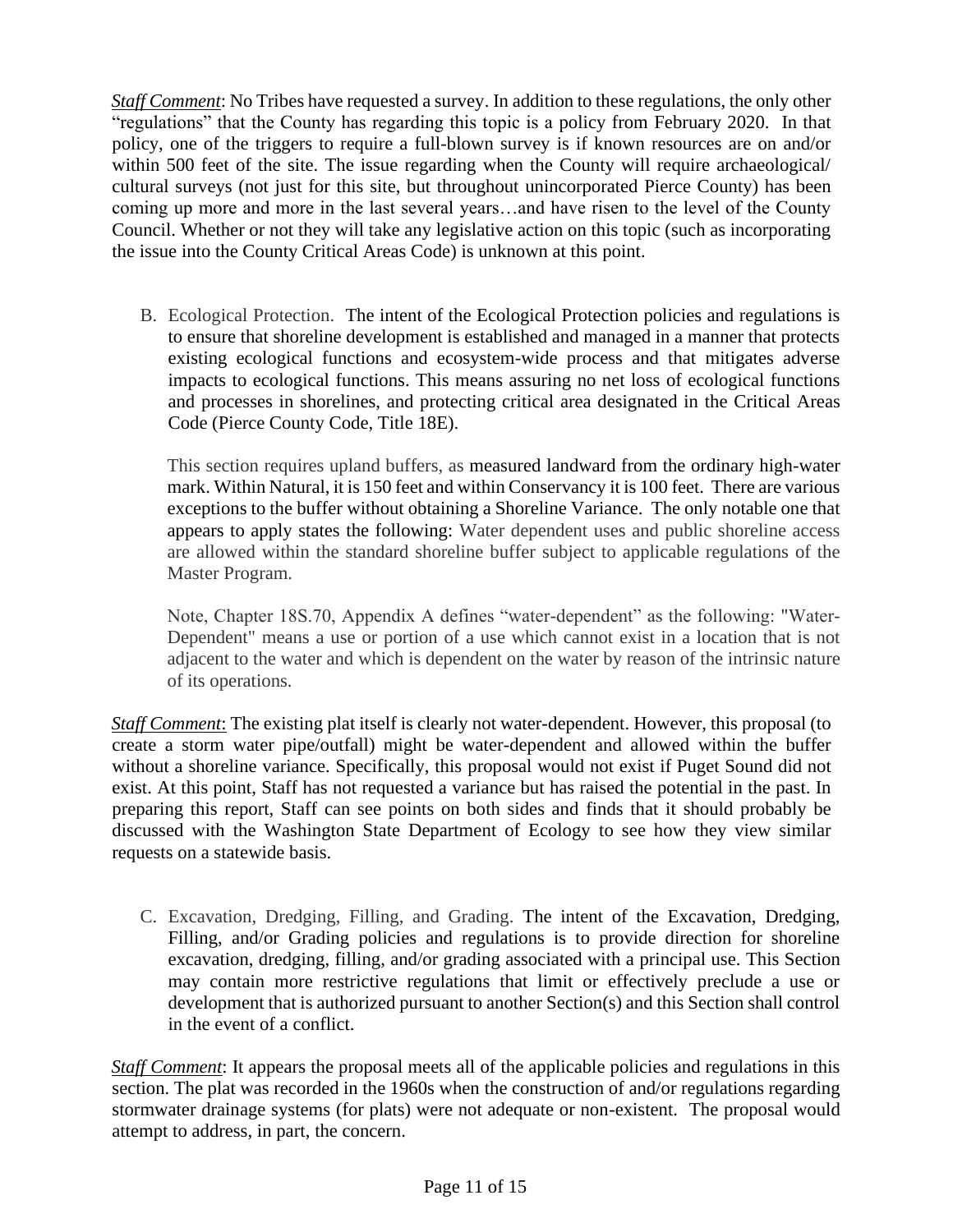D. Scenic Protection and Compatibility: The purpose of the Scenic Protection and Compatibility policies and regulations is to preserve shoreline scenic vistas and to ensure development on shorelines is compatible with the surrounding environment, existing, and planned development.

*Staff Comment*: The proposal would be located below ground and just barely above grade. It may be visible immediately after construction. However, once vegetation regrows, the proposal is likely to be nearly invisible. The application materials state that the above ground pipe would have earth-tone colors.

E. Shoreline Stabilization: The intent of the Shoreline Stabilization policies and regulations is to allow shoreline stabilization structures or measures where no alternatives are feasible to accommodate development along the shorelines, while preserving and improving ecological functions of the shoreline and while protecting the shoreline environment from impacts caused by development within and adjacent to geologically hazardous areas.

*Staff Comment*: Staff would recommend that no bulkhead be allowed at the location of the outfall, other than measures to dissipate the energy of the water as it comes out the end of the pipe (to help prevent erosion/scouring of the beach).

F. Shoreline Modifications: The intent of the Shoreline Modification policies and regulations is to limit those actions that modify the physical configuration or qualities of the shoreline area. Shoreline modifications are those actions that modify the physical configuration or qualities of the shoreline area, usually through the construction of a physical element such as a dike, breakwater, pier, weir, dredged basin, fill, bulkhead, or other shoreline structure. They can include other actions, such as clearing, grading, or application of chemicals.

*Staff Comment*: Staff has the same comments as addressed in the prior section (shoreline stabilization).

G. Water Quality, Stormwater, and Nonpoint Pollution: The intent of the Water Quality, Stormwater, and Nonpoint Pollution policies and regulations is to protect against adverse impacts to water quality and quantity.

*Staff Comment*: Again, the plat was recorded in the 1960s when the construction of and/or regulations regarding stormwater drainage systems (for plats) were not adequate or non-existent. The proposal would attempt to address, in part, the concern. It appears that the proposal would, in part, include a filter in the catch basin to provide some water quality some controls.

3. Use and Development Policies and Regulations (Chapter 18S.40): To implement this Title, various types of uses and development anticipated to be carried out on, or occupy, shorelines have been grouped into categories. The categories are the mechanism for applying appropriate policies and regulations to different types of uses and development. This Chapter lists the categories and the corresponding policies and regulations. This Chapter supplements, and does not replace, the Use Category standards of the Zoning Code (Pierce County Code, Title 18A). Of the twelve items listed in this chapter, the following are potentially applicable to this proposal: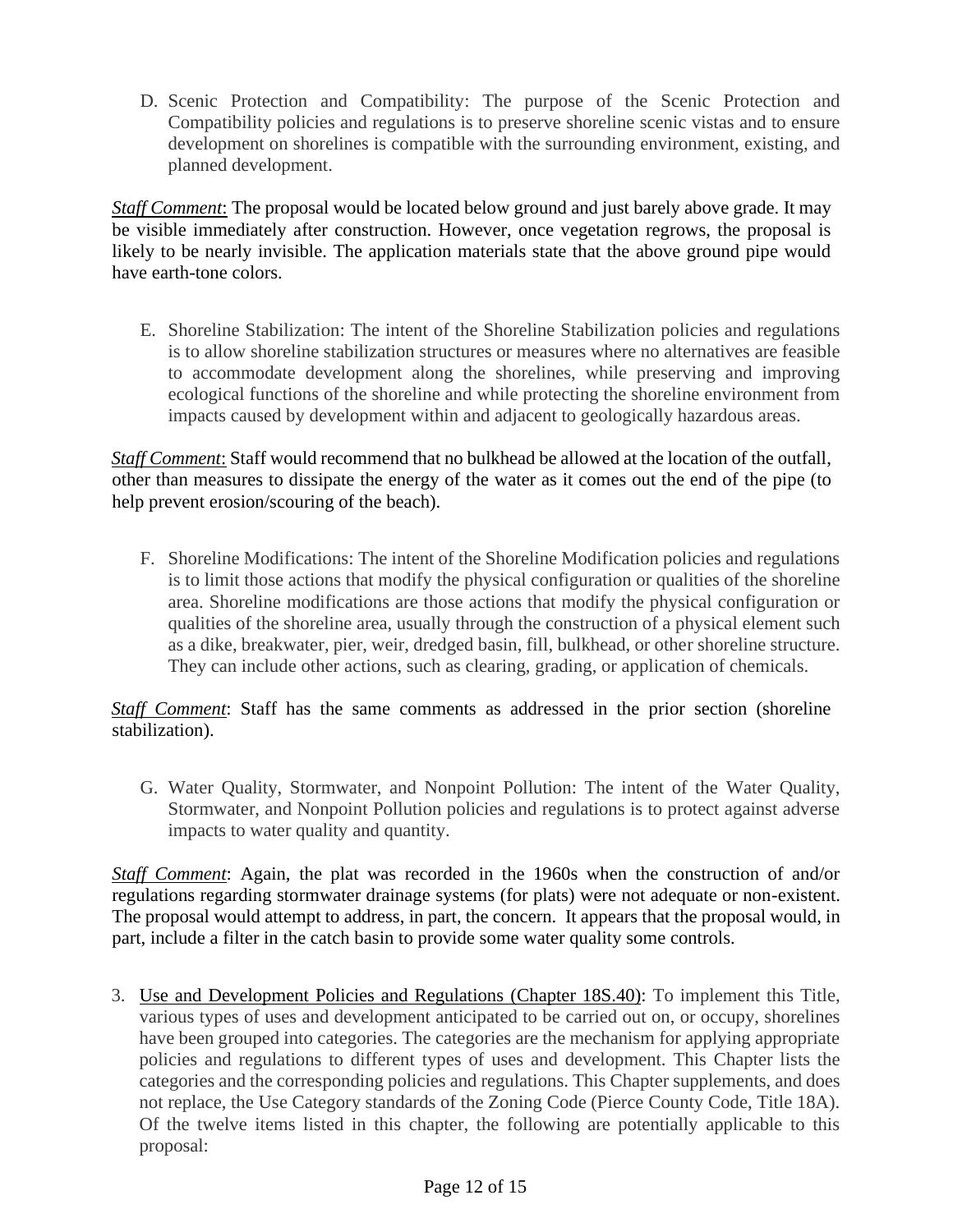A. Residential: The intent of the Residential policies and regulations is to accommodate residential development and appurtenances. Single-family residences are a preferred use within the Conservancy and Residential Shoreline Environment Designations (SEDs) when consistent with control of pollution and prevention of damage to the natural environment. The Residential policies and regulations encourage sustainable residential development through restrictions on the scale of development, preservation of vegetation and topography, and minimization of impacts to fish and wildlife habitat.

*Staff Comment*: The subject plat already exists. This proposal is attempting to address an existing problem with that plat.

B. Utilities: The intent of the Utilities policies and regulations is to provide for present and future services and facilities that produce, convey, store, or process power, fuel, wastewater, communications, solid waste, and the like while minimizing conflicts with other permitted shoreline uses and development.

*Staff Comment*: It is unclear if this section would apply as the principal/primary use of the site is not for utilities but for a subdivision. However, this is bit of a unique situation (retrofitting an existing plat) so Staff has included it regardless.

## 4. Permits and Approvals (Chapter 18S.60)

- A. Shoreline Permit Table (18S.60.030): This table is utilized to determine what permits are required based upon the proposed use and shoreline environment designation(s). The table shows the following:
	- (1) In the Natural SED:
		- Land divisions for detached single-family with infrastructure requires a Shoreline Substantial Development Permit and Administrative Conditional Use Permit.
		- Utilities requires a Shoreline Substantial Development Permit.
	- (2) In the Conservancy SED:
		- Land divisions for detached single-family with infrastructure requires a Shoreline Substantial Development Permit.
		- Utilities requires a Shoreline Substantial Development Permit.
	- (3) In the Aquatic (Marine) SED:
		- Land divisions for detached single-family with infrastructure are prohibited.
		- Utilities requires a Shoreline Substantial Development Permit and Conditional Use Permit.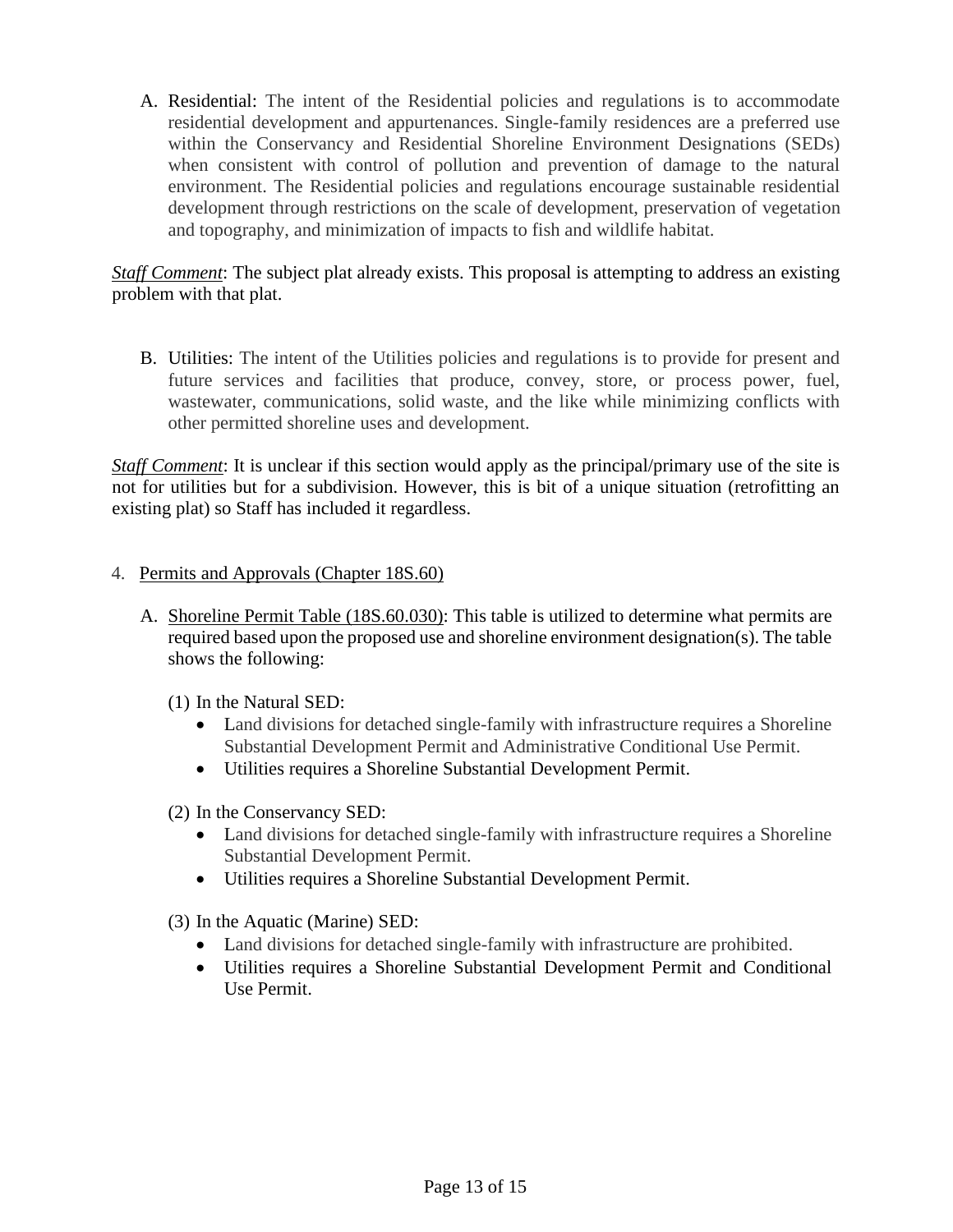*Staff Comment:* For this proposal, the upland designations (above the ordinary high-water mark) appear to allow the proposal subject to the approval of a Shoreline Substantial Development Permit and Shoreline Administrative Conditional Use Permit. Both permit applications have already been submitted. Note, all the notices have indicated this would be a Shoreline Conditional Use Permit (requiring Hearing Examiner review) but it appears only an Administrative Conditional Use Permit is required instead. Either way, no public comments have been received. With that said, at this point it appears that the County decision on these permits is administrative (does not involve the Hearing Examiner) but the Shoreline Administrative Conditional Use Permit still does require approval by the Washington State Department of Ecology. Also, if a Shoreline Variance is determined to be necessary, this would require approval by the Hearing Examiner and also Ecology.

It does not appear that the Aquatic (Marine) designation applies as no work is proposed waterward of the ordinary high-water mark (OHWM).

- B. Shoreline Substantial Development Permit (18S.60.040): The following are the decision criteria:
	- (1) The proposal is consistent with the policies and procedures of the Act.
	- (2) The proposal is consistent with this Title's policies and regulations including, at a minimum, the following:
		- (a) Policies and regulations of the shoreline environment designation (SED) in which the proposal is located;
		- (b) Policies and regulations for Shorelines of Statewide Significance if the proposal is within such area;
		- (c) Policies and regulations within the applicable General Policies and Regulations found in Chapter PCC; and
		- (d) Policies and regulations within the applicable Use and Development Policies and Regulations found in Chapter [18S.40](https://www.codepublishing.com/WA/PierceCounty/#!/PierceCounty18S/PierceCounty18S40.html#18S.40) PCC.
	- (3) The proposal is consistent with the applicable provisions of Title [18E](https://www.codepublishing.com/WA/PierceCounty/#!/PierceCounty18E/PierceCounty18E.html#18E) PCC.
	- (4) The proposal is consistent with the applicable policies of the Comprehensive Plan and any applicable Community Plan.
	- (5) The proposal is consistent with all applicable development regulations, including but not limited to Title [18A](https://www.codepublishing.com/WA/PierceCounty/#!/PierceCounty18A/PierceCounty18A.html#18A) PCC, Development Regulations – Zoning.

*Staff Comment*: These criteria have essentially already been addressed previously throughout this report.

- C. Shoreline Administrative Conditional Use Permit (18S.60.050). The following are the decision criteria:
	- (1) The Director shall review the location of the proposal for compatibility with development permitted in the surrounding areas; and make further stipulations and conditions to reasonably assure that the basic intent of the Master Program will be served.
	- (2) An Administrative Conditional Use Permit may be granted; provided, that the applicant demonstrates all of the following: